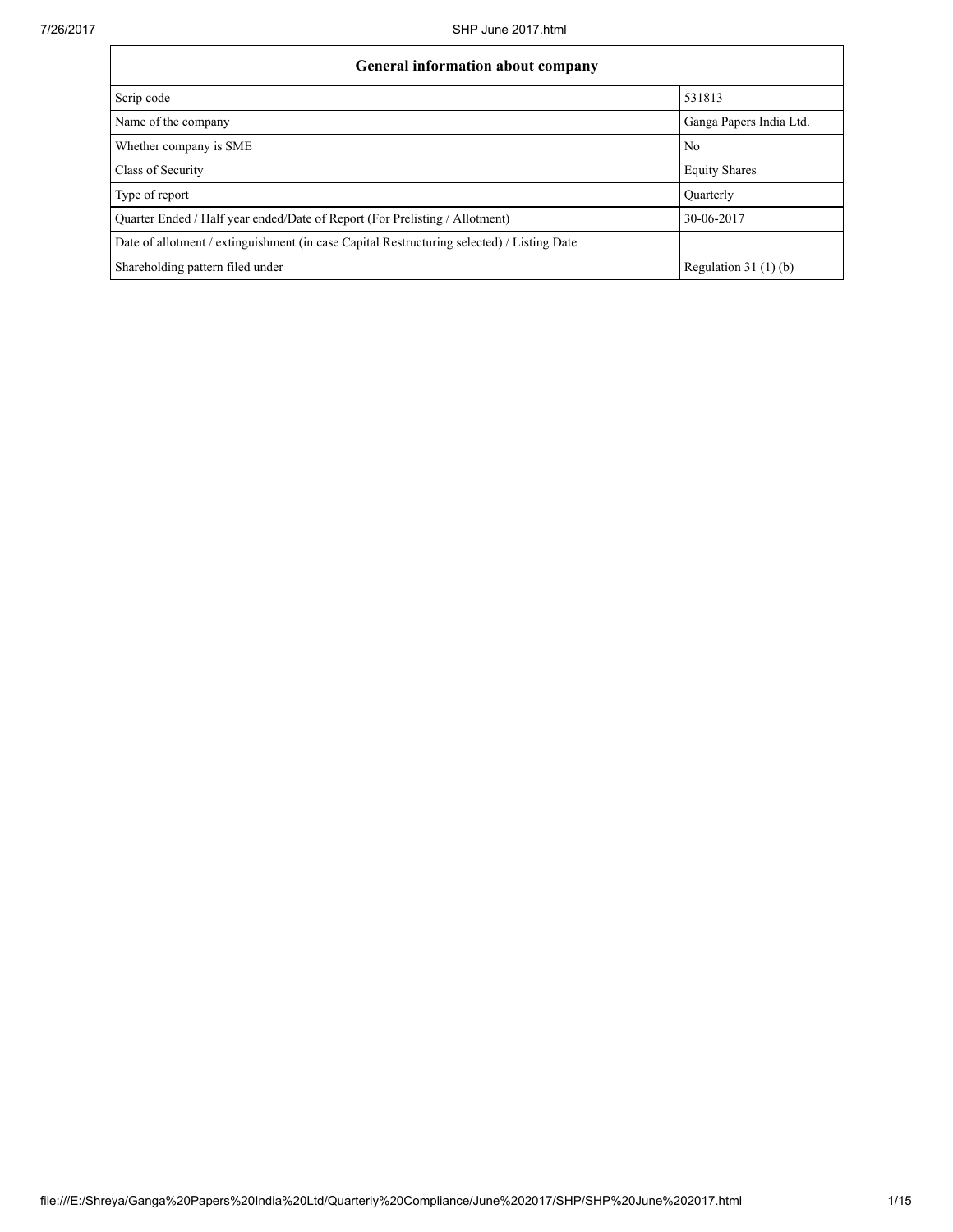| Sr. No.        | Yes/No<br>Particular                                                                   |                |  |  |  |  |  |  |
|----------------|----------------------------------------------------------------------------------------|----------------|--|--|--|--|--|--|
|                | Whether the Listed Entity has issued any partly paid up shares?                        | No             |  |  |  |  |  |  |
| $\overline{2}$ | Whether the Listed Entity has issued any Convertible Securities?                       | N <sub>0</sub> |  |  |  |  |  |  |
| $\overline{3}$ | Whether the Listed Entity has issued any Warrants?                                     | N <sub>0</sub> |  |  |  |  |  |  |
| $\overline{4}$ | Whether the Listed Entity has any shares against which depository receipts are issued? | No             |  |  |  |  |  |  |
| $\overline{5}$ | Whether the Listed Entity has any shares in locked-in?                                 | N <sub>0</sub> |  |  |  |  |  |  |
| 6              | Whether any shares held by promoters are pledge or otherwise encumbered?               | N <sub>0</sub> |  |  |  |  |  |  |
| $\overline{7}$ | Whether company has equity shares with differential voting rights?                     | No             |  |  |  |  |  |  |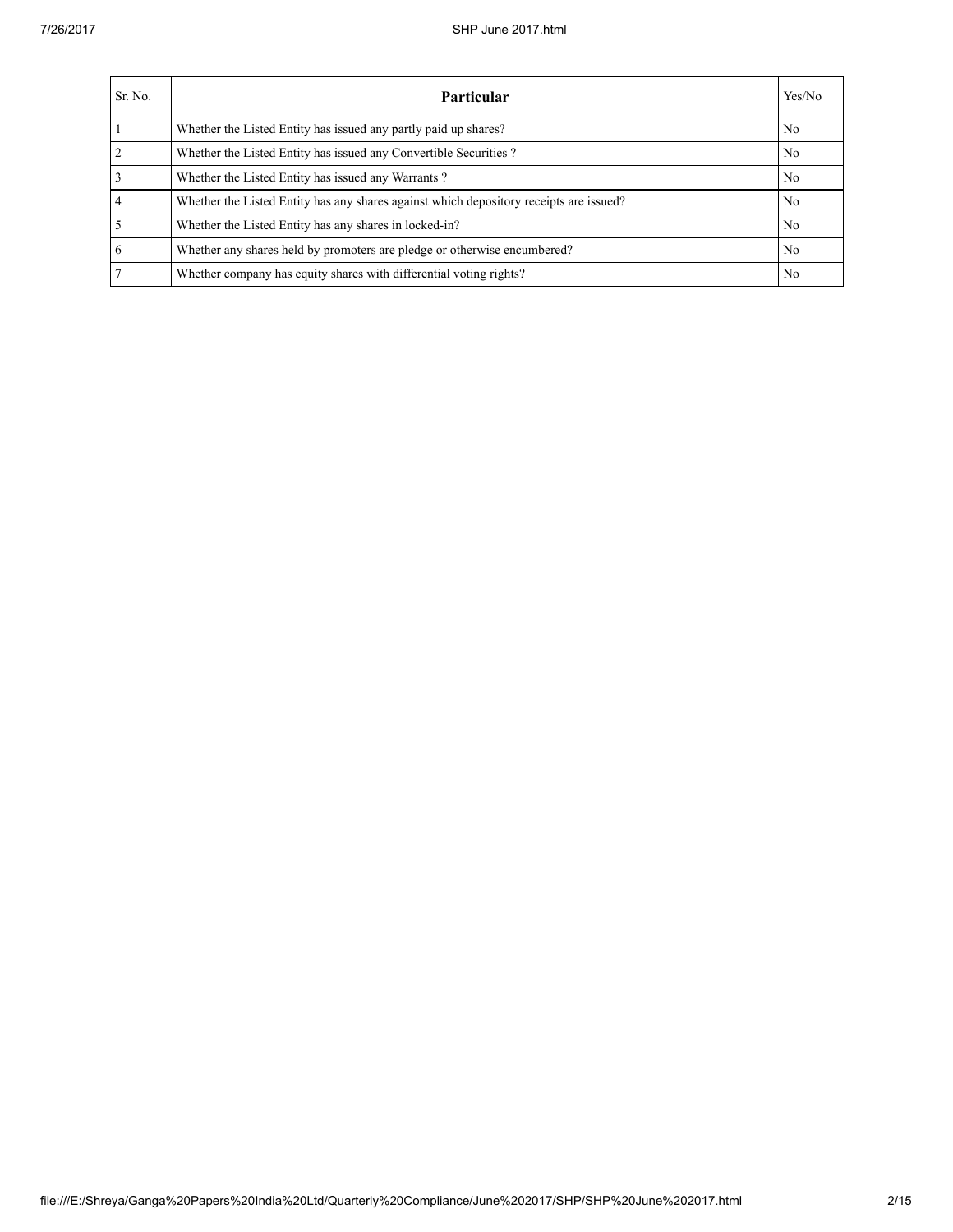| Category        | No. of<br>Nos. Of                         | fully paid                                                                                                | No. Of<br>Partly<br>paid-up          | No. Of<br>shares | Total nos.<br>shares     | Shareholding as a<br>% of total no. of | Number of Voting Rights held in each<br>class of securities (IX) |                           |  |          |            |
|-----------------|-------------------------------------------|-----------------------------------------------------------------------------------------------------------|--------------------------------------|------------------|--------------------------|----------------------------------------|------------------------------------------------------------------|---------------------------|--|----------|------------|
| Category<br>(I) | of<br>shareholder                         | shareholders                                                                                              | up equity                            | equity           | underlying<br>Depository | held (VII)                             | shares (calculated<br>as per SCRR,                               | No of Voting (XIV) Rights |  |          | Total as a |
|                 | (II)                                      | $= (IV) +$<br>(III)<br>shares<br>shares<br>Receipts<br>held (IV)<br>held<br>$(V)$ + $(VI)$<br>(VI)<br>(V) | 1957) (VIII) As a<br>% of $(A+B+C2)$ | Class eg:<br>X   | Class<br>eg:y            | Total                                  | $%$ of<br>$(A+B+C)$                                              |                           |  |          |            |
| (A)             | Promoter<br>&<br>Promoter<br>Group        | 4                                                                                                         | 8089664                              |                  |                          | 8089664                                | 74.98                                                            | 8089664                   |  | 8089664  | 74.98      |
| (B)             | Public                                    | 240                                                                                                       | 2699222                              |                  |                          | 2699222                                | 25.02                                                            | 2699222                   |  | 2699222  | 25.02      |
| (C)             | Non<br>Promoter-<br>Non Public            |                                                                                                           |                                      |                  |                          |                                        |                                                                  |                           |  |          |            |
| (C1)            | <b>Shares</b><br>underlying<br><b>DRs</b> |                                                                                                           |                                      |                  |                          |                                        |                                                                  |                           |  |          |            |
| (C2)            | Shares held<br>by<br>Employee<br>Trusts   |                                                                                                           |                                      |                  |                          |                                        |                                                                  |                           |  |          |            |
|                 | Total                                     | 244                                                                                                       | 10788886                             |                  |                          | 10788886                               | 100                                                              | 10788886                  |  | 10788886 | 100        |

## Table I - Summary Statement holding of specified securities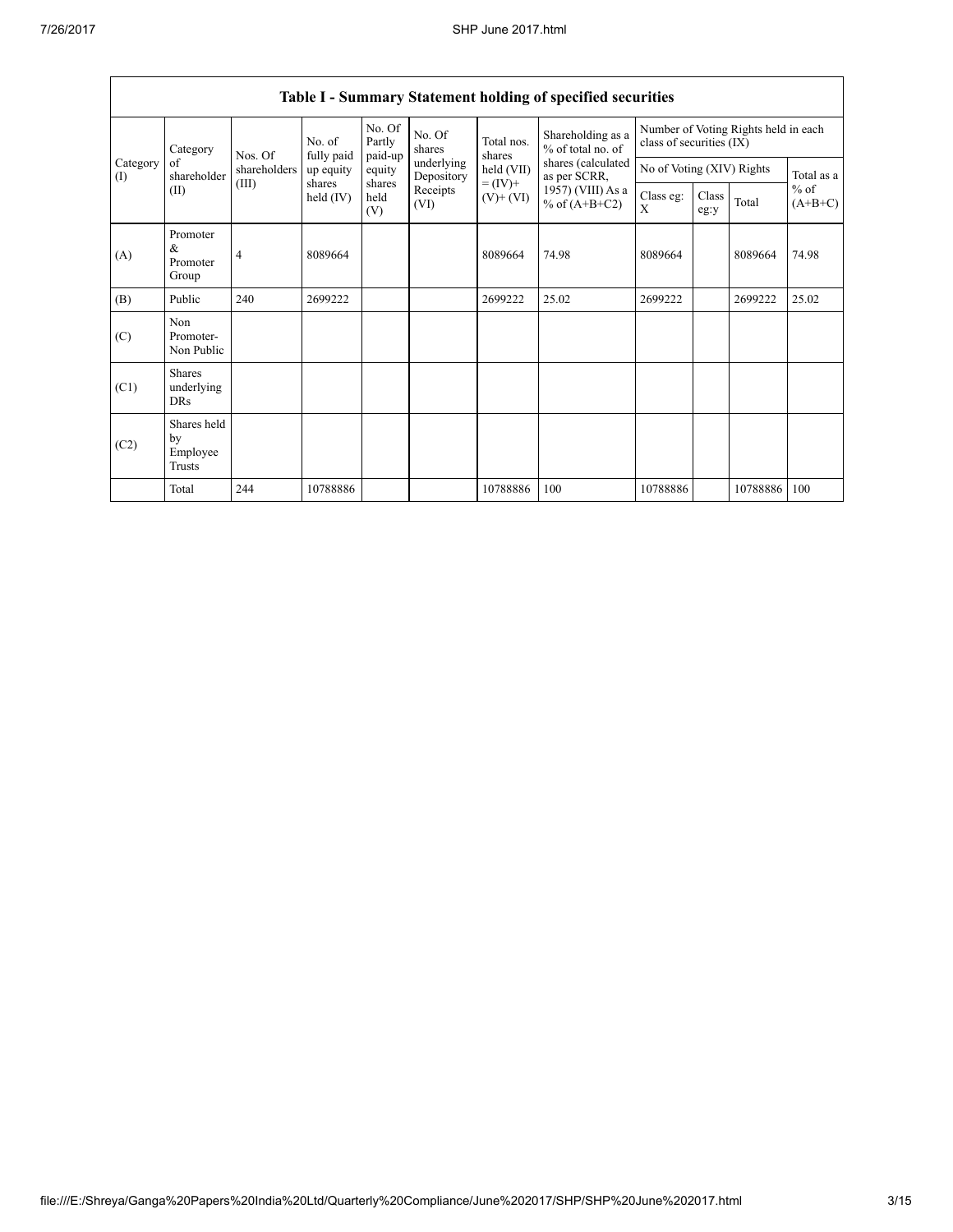|          | Table I - Summary Statement holding of specified securities |                                                                                                                                                                                                                                         |                                       |                                                           |                                                                                    |                                                         |                                           |                                                                        |  |                            |
|----------|-------------------------------------------------------------|-----------------------------------------------------------------------------------------------------------------------------------------------------------------------------------------------------------------------------------------|---------------------------------------|-----------------------------------------------------------|------------------------------------------------------------------------------------|---------------------------------------------------------|-------------------------------------------|------------------------------------------------------------------------|--|----------------------------|
|          |                                                             |                                                                                                                                                                                                                                         |                                       |                                                           |                                                                                    |                                                         |                                           |                                                                        |  |                            |
| Category | <b>Shares</b><br>Category<br>of                             | No. Of<br>Underlying                                                                                                                                                                                                                    | No. of<br><b>Shares</b><br>Underlying | No. Of Shares<br>Underlying<br>Outstanding<br>convertible | Shareholding, as a %<br>assuming full<br>conversion of<br>convertible securities ( | Number of<br>Locked in<br>shares (XII)                  |                                           | Number of<br>Shares<br>pledged or<br>otherwise<br>encumbered<br>(XIII) |  | Number of<br>equity shares |
| (1)      | shareholder<br>(II)                                         | Outstanding<br>Outstanding<br>securities and<br>as a percentage of<br>convertible<br>Warrants<br>No. Of<br>diluted share capital)<br>securities<br>$(X_i)$<br>$(XI) = (VII)+(X) As a %$<br>Warrants (Xi)<br>(X)<br>of $(A+B+C2)$<br>(a) | No.<br>(a)                            | As a<br>$%$ of<br>total<br>Shares<br>held<br>(b)          | No.<br>(a)                                                                         | As a<br>$%$ of<br>total<br><b>Shares</b><br>held<br>(b) | held in<br>dematerialized<br>form $(XIV)$ |                                                                        |  |                            |
| (A)      | Promoter<br>&<br>Promoter<br>Group                          |                                                                                                                                                                                                                                         |                                       |                                                           | 74.98                                                                              |                                                         |                                           |                                                                        |  | 8089664                    |
| (B)      | Public                                                      |                                                                                                                                                                                                                                         |                                       |                                                           | 25.02                                                                              |                                                         |                                           |                                                                        |  | 2621812                    |
| (C)      | Non<br>Promoter-<br>Non Public                              |                                                                                                                                                                                                                                         |                                       |                                                           |                                                                                    |                                                         |                                           |                                                                        |  |                            |
| (C1)     | <b>Shares</b><br>underlying<br><b>DRs</b>                   |                                                                                                                                                                                                                                         |                                       |                                                           |                                                                                    |                                                         |                                           |                                                                        |  |                            |
| (C2)     | Shares held<br>by<br>Employee<br><b>Trusts</b>              |                                                                                                                                                                                                                                         |                                       |                                                           |                                                                                    |                                                         |                                           |                                                                        |  |                            |
|          | Total                                                       |                                                                                                                                                                                                                                         |                                       |                                                           | 100                                                                                |                                                         |                                           |                                                                        |  | 10711476                   |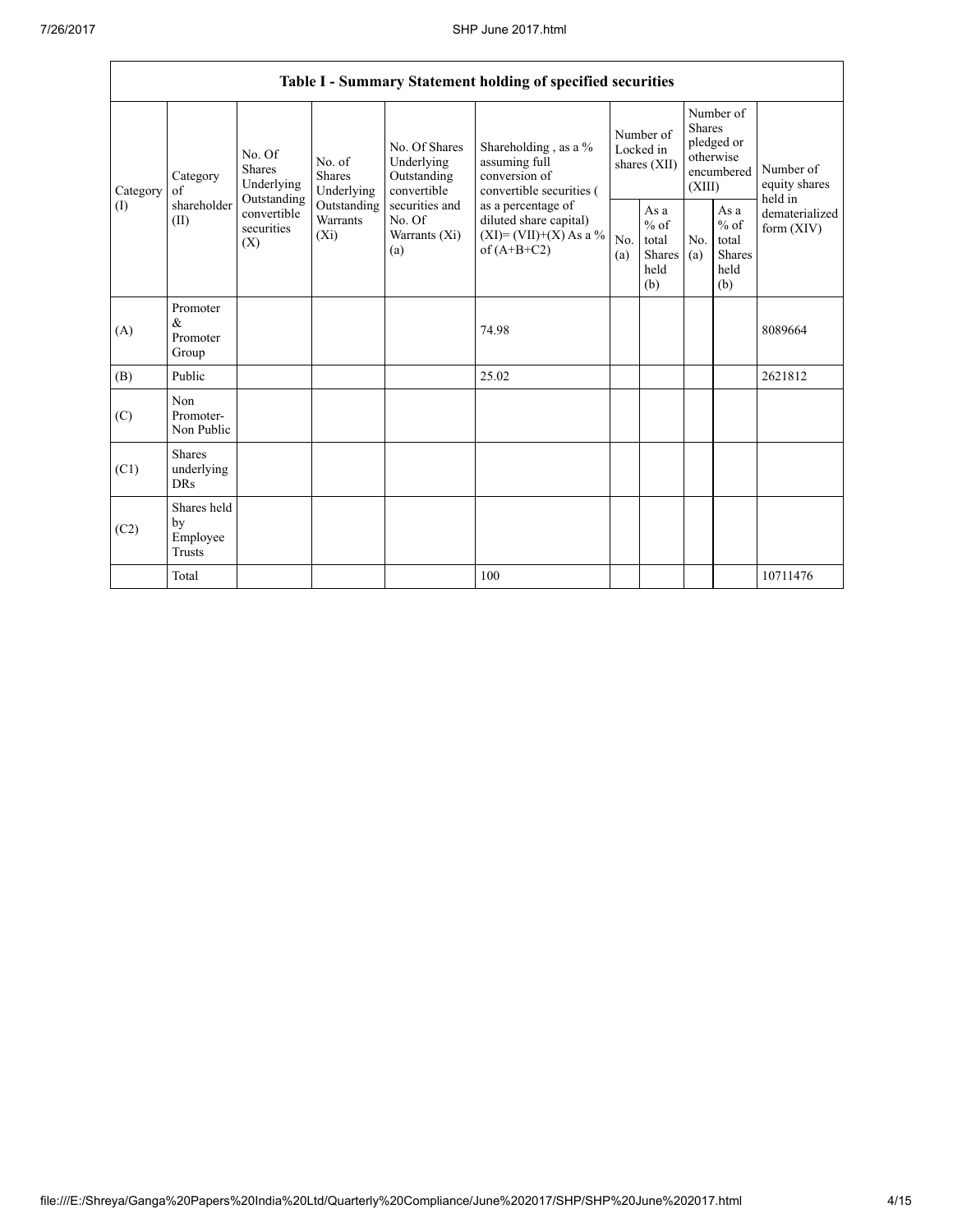|                                                                                                | Table II - Statement showing shareholding pattern of the Promoter and Promoter Group                                |                                  |                                   |                       |                                    |                             |                                           |                           |               |                                      |                           |
|------------------------------------------------------------------------------------------------|---------------------------------------------------------------------------------------------------------------------|----------------------------------|-----------------------------------|-----------------------|------------------------------------|-----------------------------|-------------------------------------------|---------------------------|---------------|--------------------------------------|---------------------------|
|                                                                                                |                                                                                                                     |                                  | No. of                            | No.<br>Of<br>Partly   | No. Of                             | Total nos.                  | Shareholding<br>as a % of<br>total no. of | class of securities (IX)  |               | Number of Voting Rights held in each |                           |
| Sr.                                                                                            | Category &<br>Name of the<br>Shareholders (I)                                                                       | Nos. Of<br>shareholders<br>(III) | fully paid<br>up equity<br>shares | paid-<br>up<br>equity | shares<br>underlying<br>Depository | shares<br>held<br>$(VII) =$ | shares<br>(calculated as<br>per SCRR,     | No of Voting (XIV) Rights |               |                                      | Total<br>as a %<br>of     |
|                                                                                                |                                                                                                                     |                                  | held $(IV)$                       | shares<br>held<br>(V) | Receipts<br>(VI)                   | $(IV)+$<br>$(V)+(VI)$       | 1957) (VIII)<br>As a % of<br>$(A+B+C2)$   | Class eg:<br>X            | Class<br>eg:y | Total                                | Total<br>Voting<br>rights |
| A                                                                                              | Table II - Statement showing shareholding pattern of the Promoter and Promoter Group                                |                                  |                                   |                       |                                    |                             |                                           |                           |               |                                      |                           |
| (1)                                                                                            | Indian                                                                                                              |                                  |                                   |                       |                                    |                             |                                           |                           |               |                                      |                           |
| (a)                                                                                            | Individuals/Hindu<br>undivided Family                                                                               | $\overline{c}$                   | 2707501                           |                       |                                    | 2707501                     | 25.1                                      | 2707501                   |               | 2707501                              | 25.1                      |
| (d)                                                                                            | Any Other<br>(specify)                                                                                              | $\overline{c}$                   | 5382163                           |                       |                                    | 5382163                     | 49.89                                     | 5382163                   |               | 5382163                              | 49.89                     |
| Sub-Total<br>(A)(1)                                                                            |                                                                                                                     | 4                                | 8089664                           |                       |                                    | 8089664                     | 74.98                                     | 8089664                   |               | 8089664                              | 74.98                     |
| (2)                                                                                            | Foreign                                                                                                             |                                  |                                   |                       |                                    |                             |                                           |                           |               |                                      |                           |
| Total<br>Shareholding<br>of Promoter<br>and<br>Promoter<br>Group $(A)=$<br>$(A)(1)+(A)$<br>(2) |                                                                                                                     | 4                                | 8089664                           |                       |                                    | 8089664                     | 74.98                                     | 8089664                   |               | 8089664                              | 74.98                     |
| $\, {\bf B}$                                                                                   | Table III - Statement showing shareholding pattern of the Public shareholder                                        |                                  |                                   |                       |                                    |                             |                                           |                           |               |                                      |                           |
| (1)                                                                                            | Institutions                                                                                                        |                                  |                                   |                       |                                    |                             |                                           |                           |               |                                      |                           |
| (a)                                                                                            | Mutual Funds                                                                                                        | $\boldsymbol{2}$                 | 26650                             |                       |                                    | 26650                       | 0.25                                      | 26650                     |               | 26650                                | 0.25                      |
| Sub-Total<br>(B)(1)                                                                            |                                                                                                                     | 2                                | 26650                             |                       |                                    | 26650                       | 0.25                                      | 26650                     |               | 26650                                | 0.25                      |
| (3)                                                                                            | Non-institutions                                                                                                    |                                  |                                   |                       |                                    |                             |                                           |                           |               |                                      |                           |
| (a(i))                                                                                         | Individuals -<br>i.Individual<br>shareholders<br>holding nominal<br>share capital up<br>to Rs. 2 lakhs.             | 209                              | 183923                            |                       |                                    | 183923                      | 1.7                                       | 183923                    |               | 183923                               | 1.7                       |
| (a(ii))                                                                                        | Individuals - ii.<br>Individual<br>shareholders<br>holding nominal<br>share capital in<br>excess of Rs. 2<br>lakhs. | 6                                | 1053674                           |                       |                                    | 1053674                     | 9.77                                      | 1053674                   |               | 1053674                              | 9.77                      |
| (e)                                                                                            | Any Other<br>(specify)                                                                                              | 23                               | 1434975                           |                       |                                    | 1434975                     | 13.3                                      | 1434975                   |               | 1434975                              | 13.3                      |
| Sub-Total<br>(B)(3)                                                                            |                                                                                                                     | 238                              | 2672572                           |                       |                                    | 2672572                     | 24.77                                     | 2672572                   |               | 2672572                              | 24.77                     |
| <b>Total Public</b><br>Shareholding<br>$(B)=(B)(1)+$<br>$(B)(2)+(B)$<br>(3)                    |                                                                                                                     | 240                              | 2699222                           |                       |                                    | 2699222                     | 25.02                                     | 2699222                   |               | 2699222                              | 25.02                     |
| $\mathbf C$                                                                                    | Table IV - Statement showing shareholding pattern of the Non Promoter- Non Public shareholder                       |                                  |                                   |                       |                                    |                             |                                           |                           |               |                                      |                           |
| Total (<br>$A+B+C2$ )                                                                          |                                                                                                                     | 244                              | 10788886                          |                       |                                    | 10788886                    | 100                                       | 10788886                  |               | 10788886                             | 100                       |
| Total<br>$(A+B+C)$                                                                             |                                                                                                                     | 244                              | 10788886                          |                       |                                    | 10788886                    | 100                                       | 10788886                  |               | 10788886                             | 100                       |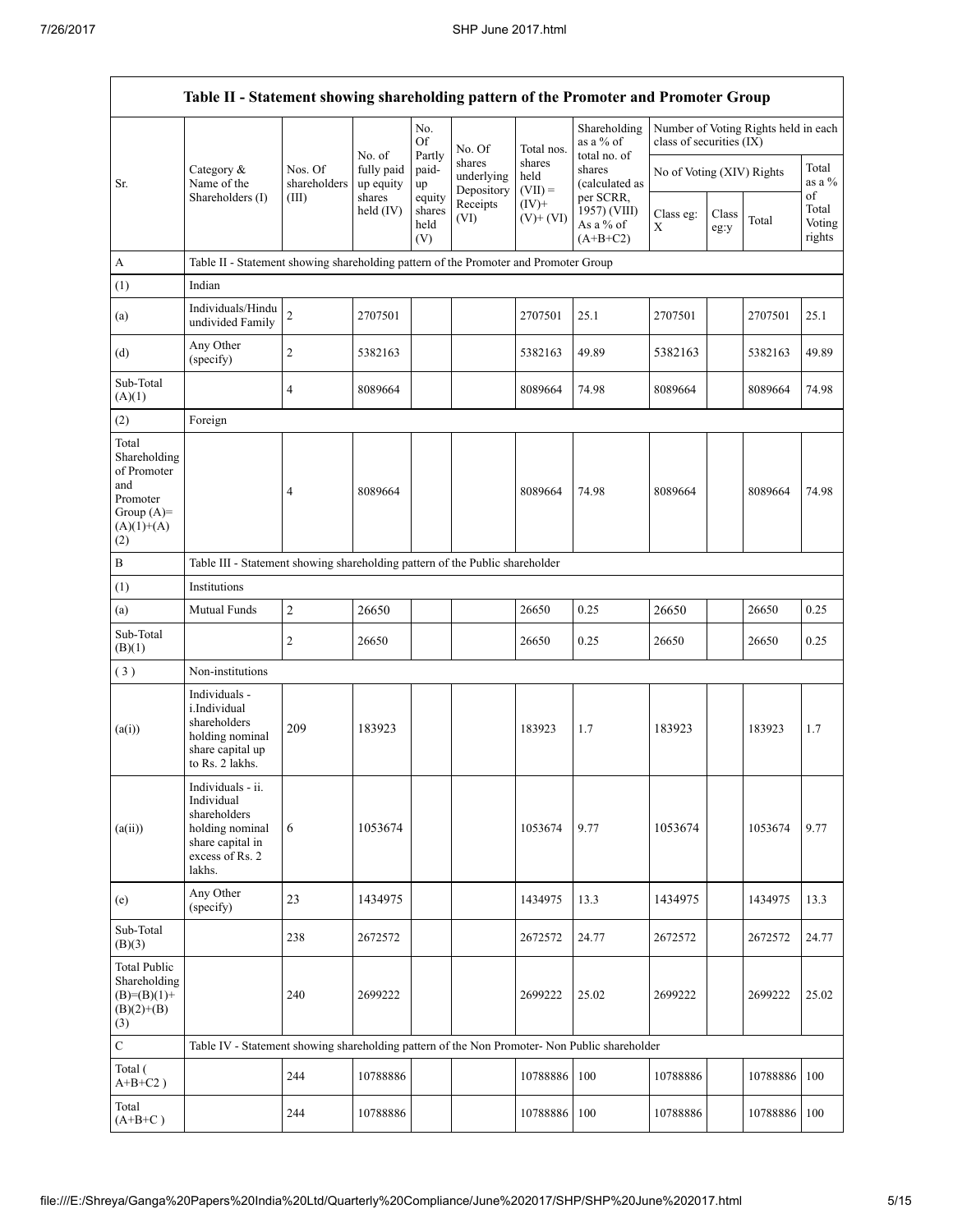| Table II - Statement showing shareholding pattern of the Promoter and Promoter Group    |                                                                                                                                                                         |                                                           |                                                                                     |                                                                                               |  |                                                                        |            |                                                  |                                |
|-----------------------------------------------------------------------------------------|-------------------------------------------------------------------------------------------------------------------------------------------------------------------------|-----------------------------------------------------------|-------------------------------------------------------------------------------------|-----------------------------------------------------------------------------------------------|--|------------------------------------------------------------------------|------------|--------------------------------------------------|--------------------------------|
| Sr.                                                                                     | No. Of<br>No. of<br><b>Shares</b><br><b>Shares</b><br>Underlying<br>Underlying<br>Outstanding<br>Outstanding<br>convertible<br>Warrants<br>securities<br>$(X_i)$<br>(X) | No. Of Shares<br>Underlying<br>Outstanding<br>convertible | Shareholding, as a %<br>assuming full conversion of<br>convertible securities (as a | Number of<br>Locked in<br>shares $(XII)$                                                      |  | Number of<br>Shares<br>pledged or<br>otherwise<br>encumbered<br>(XIII) |            | Number of<br>equity shares<br>held in            |                                |
|                                                                                         |                                                                                                                                                                         |                                                           | securities and<br>No. Of Warrants<br>(Xi)(a)                                        | percentage of diluted share<br>capital) $(XI) = (VII)+(X) As$<br>a % of $(A+B+C2)$            |  | As a<br>$%$ of<br>total<br>Shares<br>held<br>(b)                       | No.<br>(a) | As a<br>$%$ of<br>total<br>Shares<br>held<br>(b) | dematerialized<br>form $(XIV)$ |
| A                                                                                       |                                                                                                                                                                         |                                                           |                                                                                     | Table II - Statement showing shareholding pattern of the Promoter and Promoter Group          |  |                                                                        |            |                                                  |                                |
| (1)                                                                                     | Indian                                                                                                                                                                  |                                                           |                                                                                     |                                                                                               |  |                                                                        |            |                                                  |                                |
| (a)                                                                                     |                                                                                                                                                                         |                                                           |                                                                                     | 25.1                                                                                          |  |                                                                        |            |                                                  | 2707501                        |
| (d)                                                                                     |                                                                                                                                                                         |                                                           |                                                                                     | 49.89                                                                                         |  |                                                                        |            |                                                  | 5382163                        |
| Sub-Total (A)<br>(1)                                                                    |                                                                                                                                                                         |                                                           |                                                                                     | 74.98                                                                                         |  |                                                                        |            |                                                  | 8089664                        |
| (2)                                                                                     | Foreign                                                                                                                                                                 |                                                           |                                                                                     |                                                                                               |  |                                                                        |            |                                                  |                                |
| Total<br>Shareholding<br>of Promoter<br>and Promoter<br>Group $(A)=$<br>$(A)(1)+(A)(2)$ |                                                                                                                                                                         |                                                           |                                                                                     | 74.98                                                                                         |  |                                                                        |            |                                                  | 8089664                        |
| $\, {\bf B}$                                                                            |                                                                                                                                                                         |                                                           |                                                                                     | Table III - Statement showing shareholding pattern of the Public shareholder                  |  |                                                                        |            |                                                  |                                |
| (1)                                                                                     | Institutions                                                                                                                                                            |                                                           |                                                                                     |                                                                                               |  |                                                                        |            |                                                  |                                |
| (a)                                                                                     |                                                                                                                                                                         |                                                           |                                                                                     | 0.25                                                                                          |  |                                                                        |            |                                                  | $\boldsymbol{0}$               |
| Sub-Total (B)<br>(1)                                                                    |                                                                                                                                                                         |                                                           |                                                                                     | 0.25                                                                                          |  |                                                                        |            |                                                  | $\boldsymbol{0}$               |
| (3)                                                                                     | Non-institutions                                                                                                                                                        |                                                           |                                                                                     |                                                                                               |  |                                                                        |            |                                                  |                                |
| (a(i))                                                                                  |                                                                                                                                                                         |                                                           |                                                                                     | 1.7                                                                                           |  |                                                                        |            |                                                  | 151533                         |
| (a(ii))                                                                                 |                                                                                                                                                                         |                                                           |                                                                                     | 9.77                                                                                          |  |                                                                        |            |                                                  | 1053674                        |
| (e)                                                                                     |                                                                                                                                                                         |                                                           |                                                                                     | 13.3                                                                                          |  |                                                                        |            |                                                  | 1416605                        |
| Sub-Total (B)<br>(3)                                                                    |                                                                                                                                                                         |                                                           |                                                                                     | 24.77                                                                                         |  |                                                                        |            |                                                  | 2621812                        |
| <b>Total Public</b><br>Shareholding<br>$(B)= (B)(1) +$<br>$(B)(2)+(B)(3)$               |                                                                                                                                                                         |                                                           |                                                                                     | 25.02                                                                                         |  |                                                                        |            |                                                  | 2621812                        |
| $\mathsf{C}$                                                                            |                                                                                                                                                                         |                                                           |                                                                                     | Table IV - Statement showing shareholding pattern of the Non Promoter- Non Public shareholder |  |                                                                        |            |                                                  |                                |
| Total (<br>$A+B+C2$ )                                                                   |                                                                                                                                                                         |                                                           |                                                                                     | 100                                                                                           |  |                                                                        |            |                                                  | 10711476                       |
| Total (A+B+C<br>$\lambda$                                                               |                                                                                                                                                                         |                                                           |                                                                                     | 100                                                                                           |  |                                                                        |            |                                                  | 10711476                       |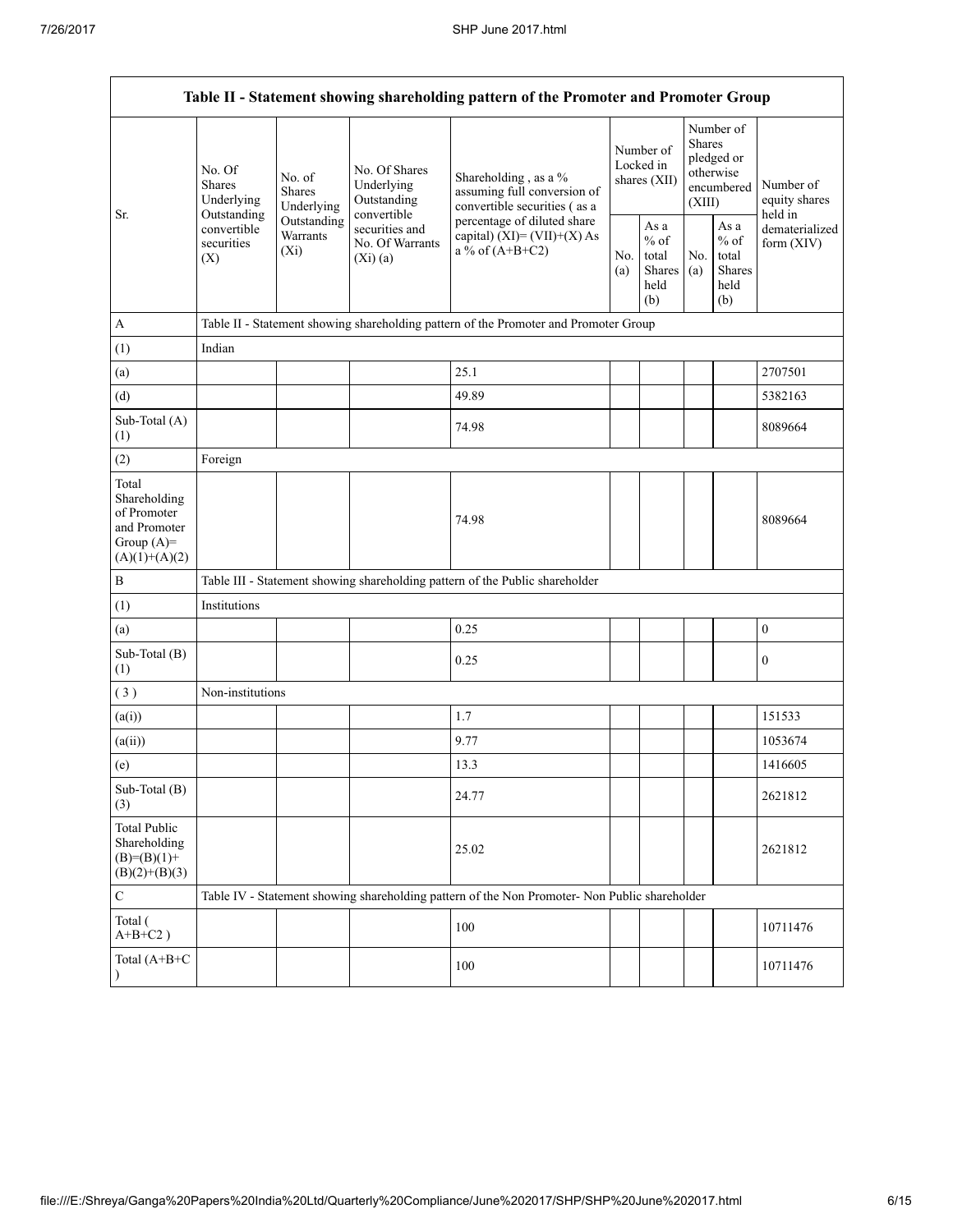| Individuals/Hindu undivided Family                                                                                                                                                       |                                                               |                       |                       |  |  |  |  |  |
|------------------------------------------------------------------------------------------------------------------------------------------------------------------------------------------|---------------------------------------------------------------|-----------------------|-----------------------|--|--|--|--|--|
| Searial No.                                                                                                                                                                              | $\mathbf{1}$                                                  | $\sqrt{2}$            |                       |  |  |  |  |  |
| Name of the<br>Shareholders (I)                                                                                                                                                          | <b>SANDEEP KANORIA</b>                                        | <b>AMIT CHAUDHARY</b> | Click here to go back |  |  |  |  |  |
| PAN(II)                                                                                                                                                                                  | ABXPK3877H                                                    | AEFPC7078H            | Total                 |  |  |  |  |  |
| No. of fully paid<br>up equity shares<br>$held$ (IV)                                                                                                                                     | 1709501                                                       | 998000                | 2707501               |  |  |  |  |  |
| No. Of Partly paid-<br>up equity shares<br>held(V)                                                                                                                                       |                                                               |                       |                       |  |  |  |  |  |
| No. Of shares<br>underlying<br>Depository<br>Receipts (VI)                                                                                                                               |                                                               |                       |                       |  |  |  |  |  |
| Total nos. shares<br>held $(VII) = (IV) +$<br>$(V)$ + $(VI)$                                                                                                                             | 1709501                                                       | 998000                | 2707501               |  |  |  |  |  |
| Shareholding as a<br>% of total no. of<br>shares (calculated<br>as per SCRR,<br>1957) (VIII) As a<br>% of $(A+B+C2)$                                                                     | 15.85                                                         | 9.25                  | 25.1                  |  |  |  |  |  |
|                                                                                                                                                                                          | Number of Voting Rights held in each class of securities (IX) |                       |                       |  |  |  |  |  |
| Class eg:X                                                                                                                                                                               | 1709501                                                       | 998000                | 2707501               |  |  |  |  |  |
| Class eg:y                                                                                                                                                                               |                                                               |                       |                       |  |  |  |  |  |
| Total                                                                                                                                                                                    | 1709501                                                       | 998000                | 2707501               |  |  |  |  |  |
| Total as a % of<br>Total Voting rights                                                                                                                                                   | 15.85                                                         | 9.25                  | 25.1                  |  |  |  |  |  |
| No. Of Shares<br>Underlying<br>Outstanding<br>convertible<br>securities (X)                                                                                                              |                                                               |                       |                       |  |  |  |  |  |
| No. of Shares<br>Underlying<br>Outstanding<br>Warrants (Xi)                                                                                                                              |                                                               |                       |                       |  |  |  |  |  |
| No. Of Shares<br>Underlying<br>Outstanding<br>convertible<br>securities and No.<br>Of Warrants (Xi)<br>(a)                                                                               |                                                               |                       |                       |  |  |  |  |  |
| Shareholding, as a<br>% assuming full<br>conversion of<br>convertible<br>securities (as a<br>percentage of<br>diluted share<br>capital) (XI)=<br>$(VII)+(Xi)(a)$ As a<br>% of $(A+B+C2)$ | 15.85                                                         | 9.25                  | 25.1                  |  |  |  |  |  |
| Number of Locked in shares (XII)                                                                                                                                                         |                                                               |                       |                       |  |  |  |  |  |
| No. (a)                                                                                                                                                                                  |                                                               |                       |                       |  |  |  |  |  |
| As a % of total<br>Shares held (b)                                                                                                                                                       |                                                               |                       |                       |  |  |  |  |  |
|                                                                                                                                                                                          | Number of Shares pledged or otherwise encumbered (XIII)       |                       |                       |  |  |  |  |  |
| No. (a)                                                                                                                                                                                  |                                                               |                       |                       |  |  |  |  |  |
|                                                                                                                                                                                          |                                                               |                       |                       |  |  |  |  |  |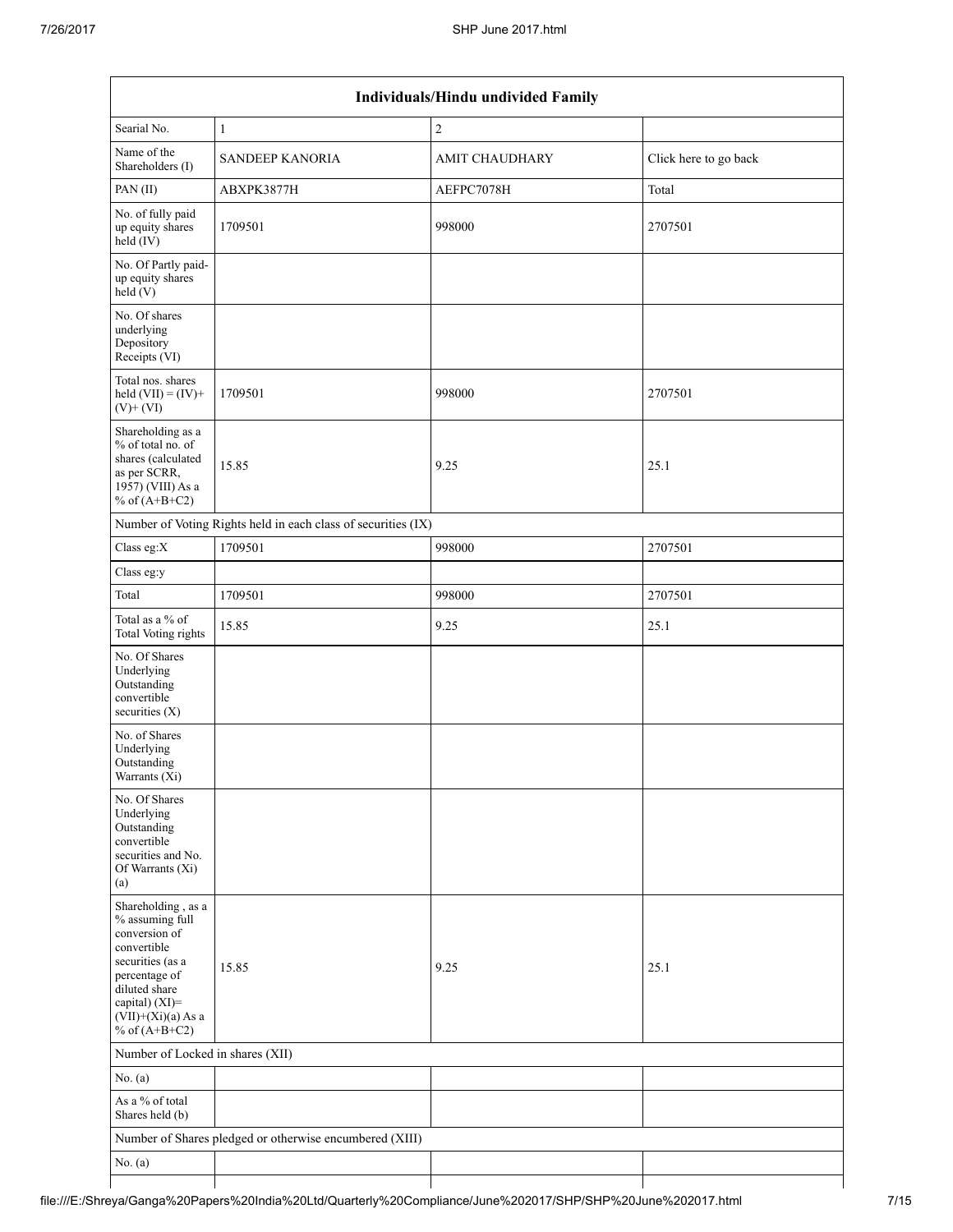## 7/26/2017 SHP June 2017.html

| As a % of total<br>Shares held (b)                                   |         |        |         |
|----------------------------------------------------------------------|---------|--------|---------|
| Number of equity<br>shares held in<br>dematerialized<br>form $(XIV)$ | 1709501 | 998000 | 2707501 |
| Reason for not providing PAN                                         |         |        |         |
| Reason for not<br>providing PAN                                      |         |        |         |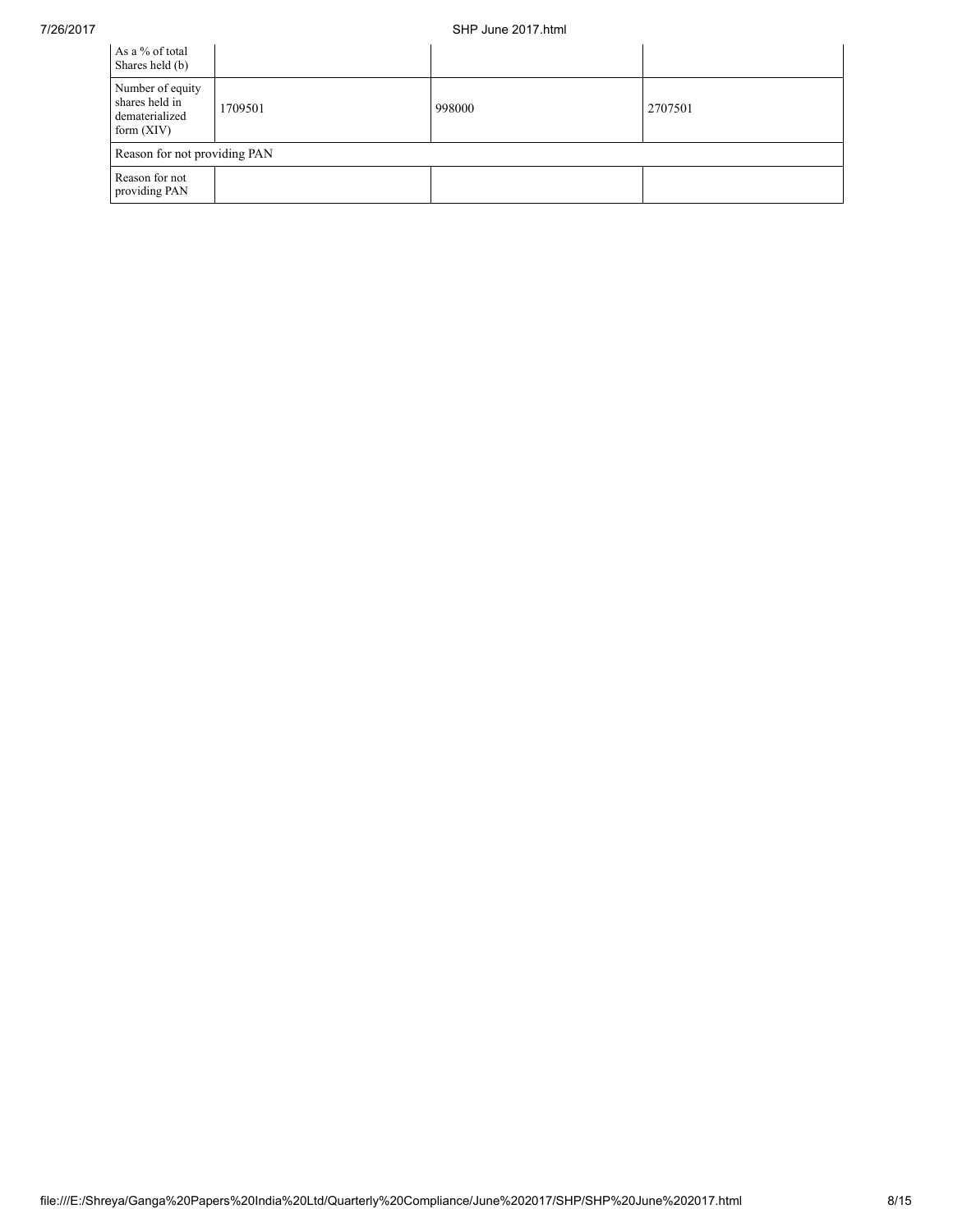| Any Other (specify)                                                                                                                                                                  |                                                               |                                       |                       |  |  |  |  |
|--------------------------------------------------------------------------------------------------------------------------------------------------------------------------------------|---------------------------------------------------------------|---------------------------------------|-----------------------|--|--|--|--|
| Searial No.                                                                                                                                                                          | 1                                                             | $\overline{c}$                        |                       |  |  |  |  |
| Category                                                                                                                                                                             | <b>Bodies Corporate</b>                                       | <b>Bodies Corporate</b>               | Click here to go back |  |  |  |  |
| Name of the<br>Shareholders (I)                                                                                                                                                      | RAS POLYTEX PRIVATE LIMITED                                   | GANGA PULP AND PAPERS PRIVATE LIMITED |                       |  |  |  |  |
| PAN(II)                                                                                                                                                                              | AABCR5253Q                                                    | AABCG4521C                            | Total                 |  |  |  |  |
| No. of the<br>Shareholders (I)                                                                                                                                                       | 1                                                             | 1                                     | $\overline{c}$        |  |  |  |  |
| No. of fully paid<br>up equity shares<br>$held$ (IV)                                                                                                                                 | 709663                                                        | 4672500                               | 5382163               |  |  |  |  |
| No. Of Partly paid-<br>up equity shares<br>held $(V)$                                                                                                                                |                                                               |                                       |                       |  |  |  |  |
| No. Of shares<br>underlying<br>Depository<br>Receipts (VI)                                                                                                                           |                                                               |                                       |                       |  |  |  |  |
| Total nos. shares<br>held $(VII) = (IV) +$<br>$(V)$ + $(VI)$                                                                                                                         | 709663                                                        | 4672500                               | 5382163               |  |  |  |  |
| Shareholding as a<br>% of total no. of<br>shares (calculated<br>as per SCRR,<br>$1957)$ (VIII) As a<br>% of $(A+B+C2)$                                                               | 6.58                                                          | 43.31                                 | 49.89                 |  |  |  |  |
|                                                                                                                                                                                      | Number of Voting Rights held in each class of securities (IX) |                                       |                       |  |  |  |  |
| Class eg: X                                                                                                                                                                          | 709663                                                        | 4672500                               | 5382163               |  |  |  |  |
| Class eg:y                                                                                                                                                                           |                                                               |                                       |                       |  |  |  |  |
| Total                                                                                                                                                                                | 709663                                                        | 4672500                               | 5382163               |  |  |  |  |
| Total as a % of<br>Total Voting rights                                                                                                                                               | 6.58                                                          | 43.31                                 | 49.89                 |  |  |  |  |
| No. Of Shares<br>Underlying<br>Outstanding<br>convertible<br>securities $(X)$                                                                                                        |                                                               |                                       |                       |  |  |  |  |
| No. of Shares<br>Underlying<br>Outstanding<br>Warrants (Xi)                                                                                                                          |                                                               |                                       |                       |  |  |  |  |
| No. Of Shares<br>Underlying<br>Outstanding<br>convertible<br>securities and No.<br>Of Warrants (Xi)<br>(a)                                                                           |                                                               |                                       |                       |  |  |  |  |
| Shareholding, as a<br>% assuming full<br>conversion of<br>convertible<br>securities (as a<br>percentage of<br>diluted share<br>capital) (XI)=<br>$(VII)+(X)$ As a %<br>of $(A+B+C2)$ | 6.58                                                          | 43.31                                 | 49.89                 |  |  |  |  |
| Number of Locked in shares (XII)                                                                                                                                                     |                                                               |                                       |                       |  |  |  |  |
| No. (a)                                                                                                                                                                              |                                                               |                                       |                       |  |  |  |  |
| As a % of total                                                                                                                                                                      |                                                               |                                       |                       |  |  |  |  |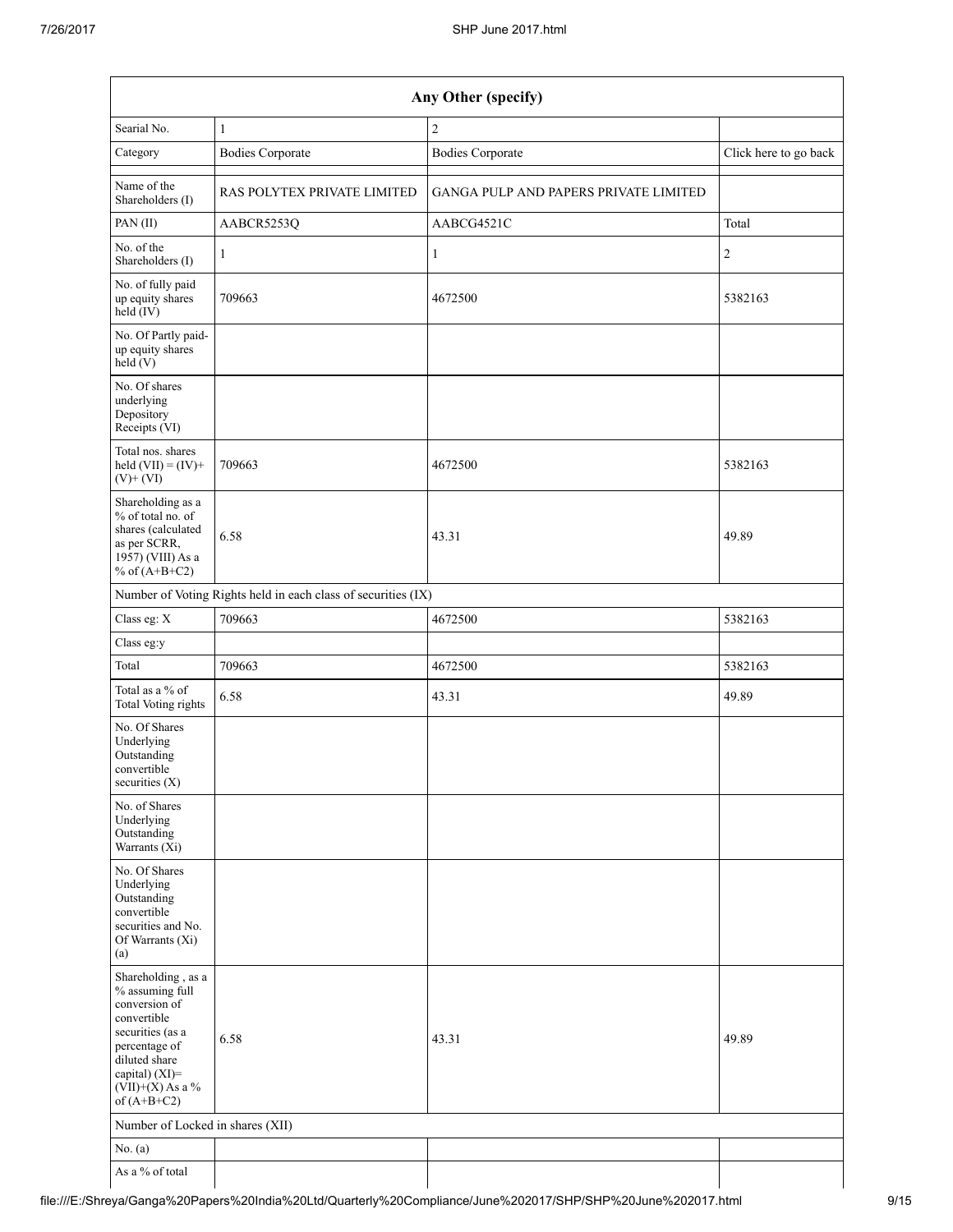| Shares held (b)                                                      |        |         |         |  |  |  |  |
|----------------------------------------------------------------------|--------|---------|---------|--|--|--|--|
| Number of Shares pledged or otherwise encumbered (XIII)              |        |         |         |  |  |  |  |
| No. (a)                                                              |        |         |         |  |  |  |  |
| As a % of total<br>Shares held (b)                                   |        |         |         |  |  |  |  |
| Number of equity<br>shares held in<br>dematerialized<br>form $(XIV)$ | 709663 | 4672500 | 5382163 |  |  |  |  |
| Reason for not<br>providing PAN                                      |        |         |         |  |  |  |  |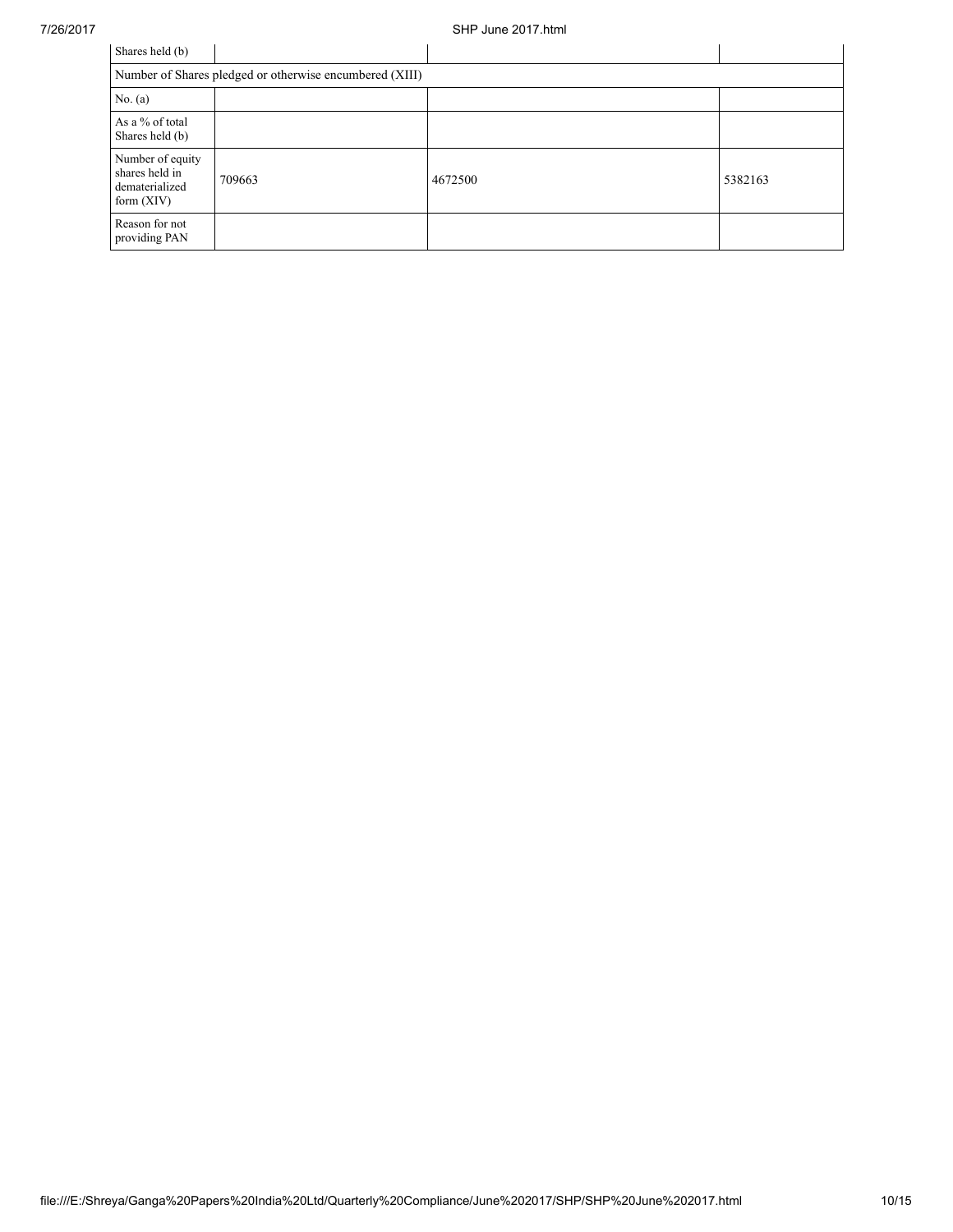|                                                                                                                                                                                      |                                | Individuals - ii. Individual shareholders holding nominal share capital in excess of Rs. 2 lakhs. |                          |                         |                          |
|--------------------------------------------------------------------------------------------------------------------------------------------------------------------------------------|--------------------------------|---------------------------------------------------------------------------------------------------|--------------------------|-------------------------|--------------------------|
| Searial No.                                                                                                                                                                          | 1                              | $\overline{c}$                                                                                    | $\overline{3}$           | $\overline{4}$          |                          |
| Name of the<br>Shareholders (I)                                                                                                                                                      | <b>ANITA</b><br><b>AGRAWAL</b> | <b>GOURI KUMAR</b><br><b>PRUSTY</b>                                                               | <b>VEERAJ</b><br>AGRAWAL | SONAL<br><b>AGRAWAL</b> | Click here to go<br>back |
| PAN(II)                                                                                                                                                                              | AEJPA2442M                     | AFRPP0109F                                                                                        | AFIPA2639G               | AQTPA2456R              | Total                    |
| No. of fully paid<br>up equity shares<br>held (IV)                                                                                                                                   | 200000                         | 218100                                                                                            | 300000                   | 200000                  | 918100                   |
| No. Of Partly paid-<br>up equity shares<br>held(V)                                                                                                                                   |                                |                                                                                                   |                          |                         |                          |
| No. Of shares<br>underlying<br>Depository<br>Receipts (VI)                                                                                                                           |                                |                                                                                                   |                          |                         |                          |
| Total nos. shares<br>held $(VII) = (IV) +$<br>$(V)+(VI)$                                                                                                                             | 200000                         | 218100                                                                                            | 300000                   | 200000                  | 918100                   |
| Shareholding as a<br>% of total no. of<br>shares (calculated<br>as per SCRR,<br>1957) (VIII) As a<br>% of $(A+B+C2)$                                                                 | 1.85                           | 2.02                                                                                              | 2.78                     | 1.85                    | 8.51                     |
|                                                                                                                                                                                      |                                | Number of Voting Rights held in each class of securities (IX)                                     |                          |                         |                          |
| Class eg: X                                                                                                                                                                          | 200000                         | 218100                                                                                            | 300000                   | 200000                  | 918100                   |
| Class eg:y                                                                                                                                                                           |                                |                                                                                                   |                          |                         |                          |
| Total                                                                                                                                                                                | 200000                         | 218100                                                                                            | 300000                   | 200000                  | 918100                   |
| Total as a $\%$ of<br><b>Total Voting rights</b>                                                                                                                                     | 1.85                           | 2.02                                                                                              | 2.78                     | 1.85                    | 8.51                     |
| No. Of Shares<br>Underlying<br>Outstanding<br>convertible<br>securities $(X)$                                                                                                        |                                |                                                                                                   |                          |                         |                          |
| No. of Shares<br>Underlying<br>Outstanding<br>Warrants $(X_i)$                                                                                                                       |                                |                                                                                                   |                          |                         |                          |
| No. Of Shares<br>Underlying<br>Outstanding<br>convertible<br>securities and No.<br>Of Warrants (Xi)<br>(a)                                                                           |                                |                                                                                                   |                          |                         |                          |
| Shareholding, as a<br>% assuming full<br>conversion of<br>convertible<br>securities (as a<br>percentage of<br>diluted share<br>capital) (XI)=<br>$(VII)+(X)$ As a %<br>of $(A+B+C2)$ | 1.85                           | 2.02                                                                                              | 2.78                     | 1.85                    | 8.51                     |
| Number of Locked in shares (XII)                                                                                                                                                     |                                |                                                                                                   |                          |                         |                          |
| No. (a)                                                                                                                                                                              |                                |                                                                                                   |                          |                         |                          |
| As a % of total<br>Shares held (b)                                                                                                                                                   |                                |                                                                                                   |                          |                         |                          |
| Number of equity<br>shares held in                                                                                                                                                   | 200000                         | 218100                                                                                            | 300000                   | 200000                  | 918100                   |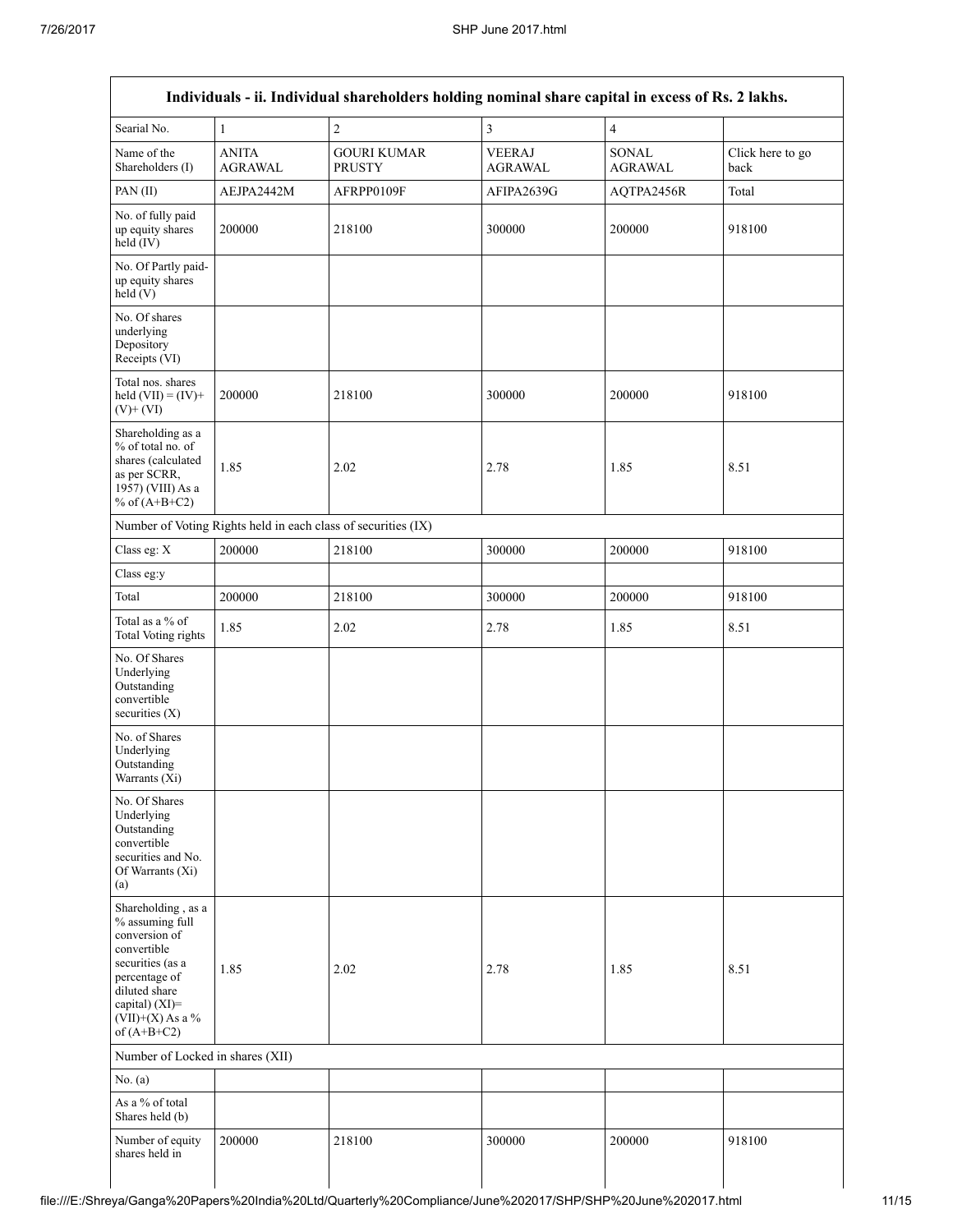| dematerialized<br>form $(XIV)$  |  |  |  |
|---------------------------------|--|--|--|
| Reason for not providing PAN    |  |  |  |
| Reason for not<br>providing PAN |  |  |  |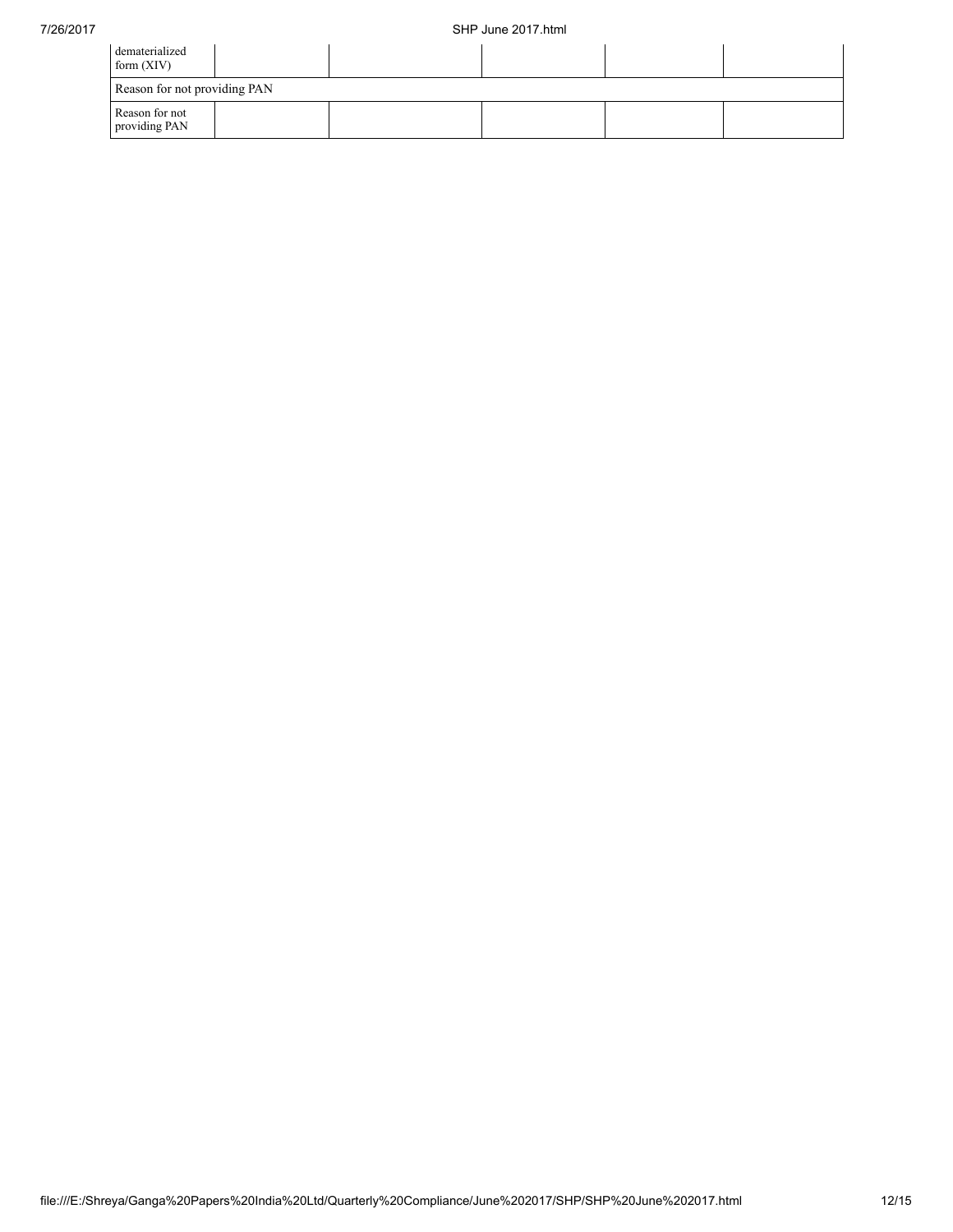| Any Other (specify)                                                                                                                              |                                                               |                                                     |                                                               |                                                                |                                              |                             |  |  |  |  |
|--------------------------------------------------------------------------------------------------------------------------------------------------|---------------------------------------------------------------|-----------------------------------------------------|---------------------------------------------------------------|----------------------------------------------------------------|----------------------------------------------|-----------------------------|--|--|--|--|
| Searial No.                                                                                                                                      | $\mathbf{1}$                                                  | $\overline{c}$                                      | 3                                                             | $\overline{4}$                                                 | 5                                            |                             |  |  |  |  |
| Category                                                                                                                                         | <b>Bodies Corporate</b>                                       | <b>Bodies Corporate</b>                             | <b>Bodies Corporate</b>                                       | <b>Bodies Corporate</b>                                        | Clearing<br>Members                          |                             |  |  |  |  |
| Category / More<br>than 1 percentage                                                                                                             | More than 1<br>percentage of<br>shareholding                  | More than 1<br>percentage of<br>shareholding        | More than 1<br>percentage of<br>shareholding                  | More than 1<br>percentage of<br>shareholding                   | More than 1<br>percentage of<br>shareholding |                             |  |  |  |  |
| Name of the<br>Shareholders (I)                                                                                                                  | <b>WINALL</b><br><b>VINIMAY</b><br><b>PRIVATE</b><br>LIMITED. | <b>APEX</b><br><b>COMMOTRADE</b><br>PRIVATE LIMITED | <b>SIGNET</b><br><b>VINIMAY</b><br><b>PRIVATE</b><br>LIMITED. | <b>SPICE</b><br><b>MERCHANTS</b><br><b>PRIVATE</b><br>LIMITED. | <b>SHAREKHAN</b>                             | Click<br>here to<br>go back |  |  |  |  |
| PAN(II)                                                                                                                                          | AAACW8004B                                                    | AAJCA4459K                                          | AAMCS1712Q                                                    | AAPCS7492G                                                     | AAECS5096H                                   | Total                       |  |  |  |  |
| No. of the<br>Shareholders (I)                                                                                                                   | 1                                                             | 1                                                   | 1                                                             | $\mathbf{1}$                                                   | 1                                            | $\mathbf{0}$                |  |  |  |  |
| No. of fully paid<br>up equity shares<br>held (IV)                                                                                               | 283641                                                        | 354550                                              | 127638                                                        | 127638                                                         | 384210                                       | $\mathbf{0}$                |  |  |  |  |
| No. Of Partly paid-<br>up equity shares<br>held(V)                                                                                               |                                                               |                                                     |                                                               |                                                                |                                              |                             |  |  |  |  |
| No. Of shares<br>underlying<br>Depository<br>Receipts (VI)                                                                                       |                                                               |                                                     |                                                               |                                                                |                                              |                             |  |  |  |  |
| Total nos. shares<br>held $(VII) = (IV) +$<br>$(V)$ + $(VI)$                                                                                     | 283641                                                        | 354550                                              | 127638                                                        | 127638                                                         | 384210                                       | $\mathbf{0}$                |  |  |  |  |
| Shareholding as a<br>% of total no. of<br>shares (calculated<br>as per SCRR,<br>1957) (VIII) As a<br>% of $(A+B+C2)$                             | 2.63                                                          | 3.29                                                | 1.18                                                          | 1.18                                                           | 3.56                                         | $\mathbf{0}$                |  |  |  |  |
|                                                                                                                                                  | Number of Voting Rights held in each class of securities (IX) |                                                     |                                                               |                                                                |                                              |                             |  |  |  |  |
| Class eg: X                                                                                                                                      | 283641                                                        | 354550                                              | 127638                                                        | 127638                                                         | 384210                                       | $\mathbf{0}$                |  |  |  |  |
| Class eg:y                                                                                                                                       |                                                               |                                                     |                                                               |                                                                |                                              |                             |  |  |  |  |
| Total                                                                                                                                            | 283641                                                        | 354550                                              | 127638                                                        | 127638                                                         | 384210                                       | $\boldsymbol{0}$            |  |  |  |  |
| Total as a % of<br>Total Voting rights                                                                                                           | 2.63                                                          | 3.29                                                | 1.18                                                          | 1.18                                                           | 3.56                                         | $\boldsymbol{0}$            |  |  |  |  |
| No. Of Shares<br>Underlying<br>Outstanding<br>convertible<br>securities $(X)$                                                                    |                                                               |                                                     |                                                               |                                                                |                                              |                             |  |  |  |  |
| No. of Shares<br>Underlying<br>Outstanding<br>Warrants (Xi)                                                                                      |                                                               |                                                     |                                                               |                                                                |                                              |                             |  |  |  |  |
| No. Of Shares<br>Underlying<br>Outstanding<br>convertible<br>securities and No.<br>Of Warrants (Xi)<br>(a)                                       |                                                               |                                                     |                                                               |                                                                |                                              |                             |  |  |  |  |
| Shareholding, as a<br>% assuming full<br>conversion of<br>convertible<br>securities (as a<br>percentage of<br>diluted share<br>capital) $(XI)$ = | 2.63                                                          | 3.29                                                | 1.18                                                          | 1.18                                                           | 3.56                                         | $\boldsymbol{0}$            |  |  |  |  |